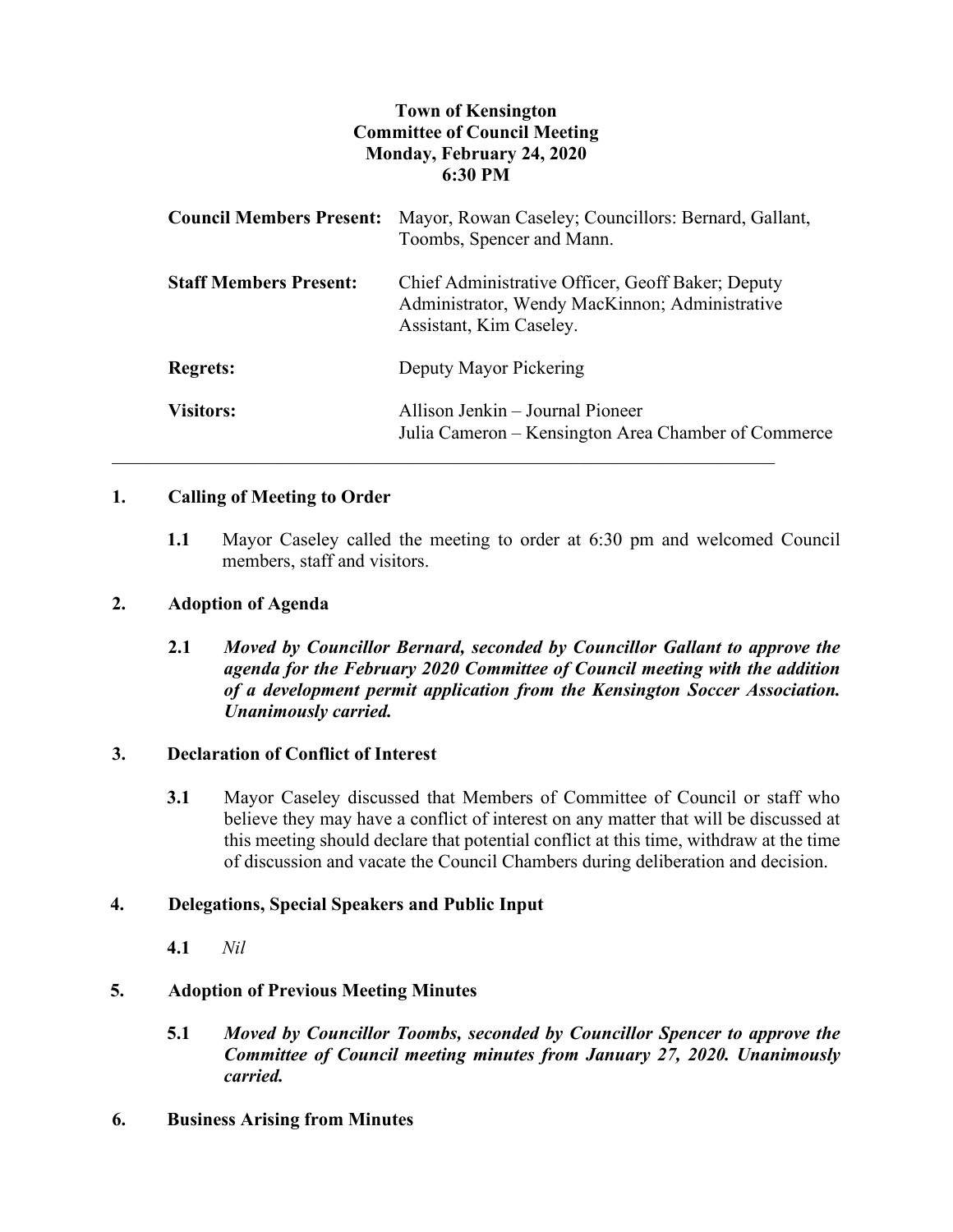**6.1** *Nil*

## **7. Staff Reports**

## **7.1 CAO's Report**

- **7.1.1** *Moved by Councillor Spencer, seconded by Councillor Gallant to receive the February 2020 CAO's Report as prepared by CAO, Geoff Baker. Unanimously carried.*
- **7.2 Fire Department Statistical Report**
	- **7.2.1** *Moved by Councillor Bernard, seconded by Councillor Toombs to recommend to Town Council the adoption of the January 2020 Fire Chief's Report as prepared by Fire Chief Hickey. Unanimously carried.*
- **7.3 Police Department Statistical Report**
	- **7.3.1** *Moved by Councillor Toombs, seconded by Councillor Spencer to recommend to Town Council the adoption of the January 2020 Police Statistical Report as prepared by Chief Sutherland. Unanimously carried.*
- **7.4 Development Permit Summary Report**
	- **7.4.1** *Moved by Councillor Gallant, seconded by Councillor Bernard to receive the February 2020 Development Permit Summary Report as prepared by Administrative Assistant, Kim Caseley. Unanimously carried.*
- **7.5 Financial Report (Summary Income Statement & Bills List)**
	- **7.5.1** *Moved by Councillor Mann, seconded by Councillor Spencer to recommend to Town Council the approval of the General Bills List for January 2020 in the amount of \$312,975.16. Unanimously carried.*
	- **7.5.2** *Moved by Councillor Mann, seconded by Councillor Spencer to recommend to Town Council the approval of the Water & Pollution Control Corporation Bills List for January 2020 in the amount of \$15,969.40. Unanimously carried.*
- **7.6 Summary Income Statement**
	- **7.6.1** *Moved by Councillor Spencer, seconded by Councillor Mann to recommend to Town Council the adoption of the Summary Income Statements for January 2020, as prepared by Deputy Administrator, Wendy MacKinnon. Unanimously carried.*
- **7.7 Credit Union Centre Report**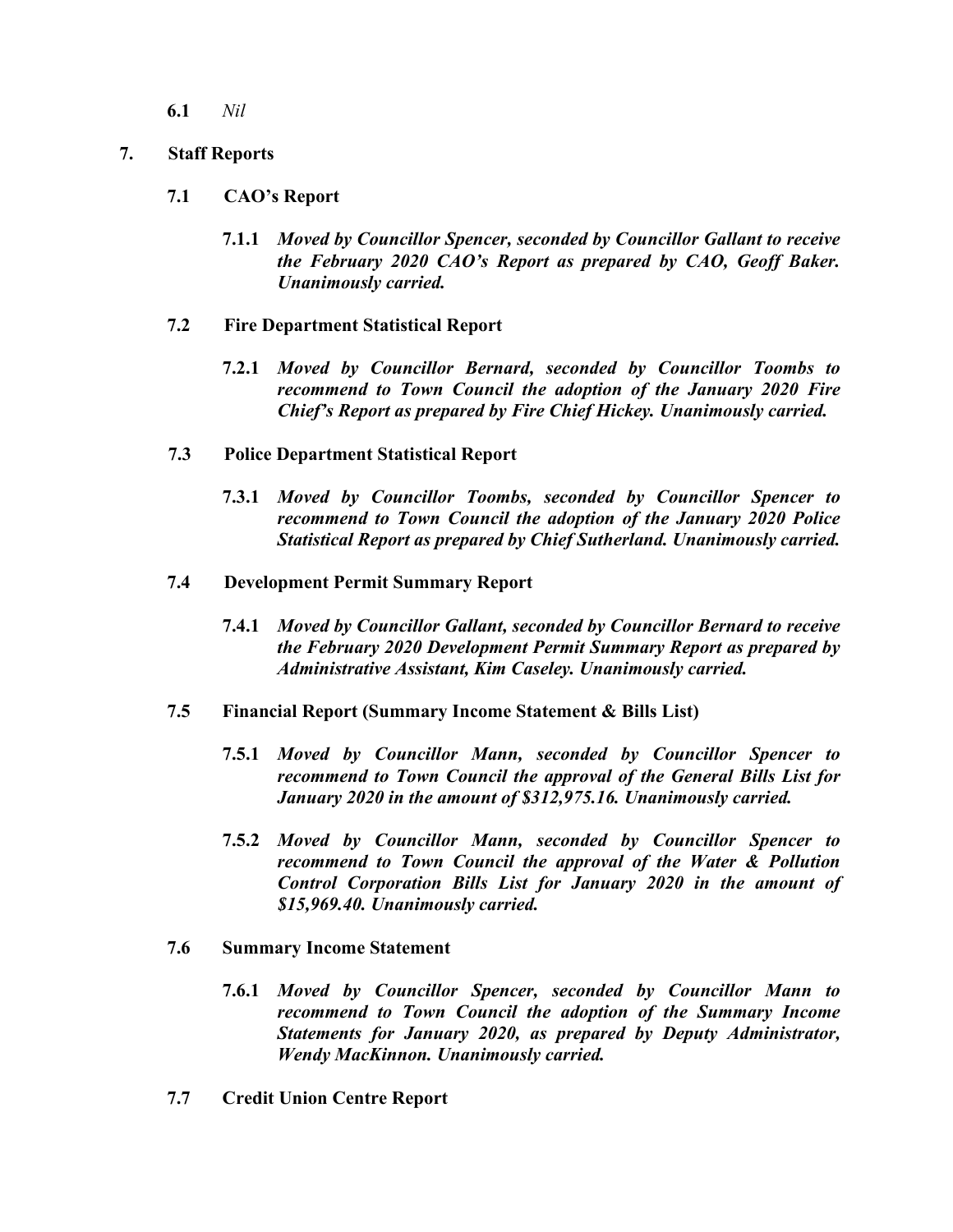**7.7.1** *Moved by Councillor Toombs, seconded by Councillor Spencer to recommend to Town Council the adoption of the Credit Union Centre Report for January 2020, as prepared by CUC Manager, Robert Wood. Unanimously carried.*

#### **8. New Business**

- **8.1 Credit Union Centre Rental Rates**
	- **8.1.1** *Moved by Councillor Spencer, seconded by Councillor Bernard*

*That Committee of Council recommend to Town Council the approval of the Credit Union Centre ice rental and ball field rental rates with the additional changes as requested by Committee of Council.*

*4 for, 1 opposed (Gallant). Motion carried.*

- **8.1.2** Councillor Gallant noted he did not agree with the rental rate increase. He suggested that more programs should be offered at the arena to bring in additional revenue.
- **8.1.3** Mayor Caseley confirmed that adding programs would require additional staff. Currently the only ice-rentals available are during the work/school day and there are no requests for those times.

## **8.2 2020-2021 DRAFT Financial Plan**

**8.2.1** *Moved by Councillor Toombs, seconded by Councillor Bernard*

*THAT Committee of Council recommend that Town Council to approval of the 2020-2021 Draft Financial Plan with the required amendments requested by Committee of Council.* 

*Unanimously carried.* 

**8.2.2** Councillor Gallant inquired about the potential benefits of the installation of a heat pump at the Fire Hall.

## **8.3 Kensington Soccer Association Development Permit Application**

- **8.3.1** *Moved by Councillor Toombs, seconded by Councillor Bernard to*  recommend to Town Council to approve the development permit *application for the Town of Kensington/Kensington Soccer Association to construct a 52'x22' soccer complex located at 1 Saunders Lane. Unanimously carried.*
- **9. Councillor Issues/Inquiries**